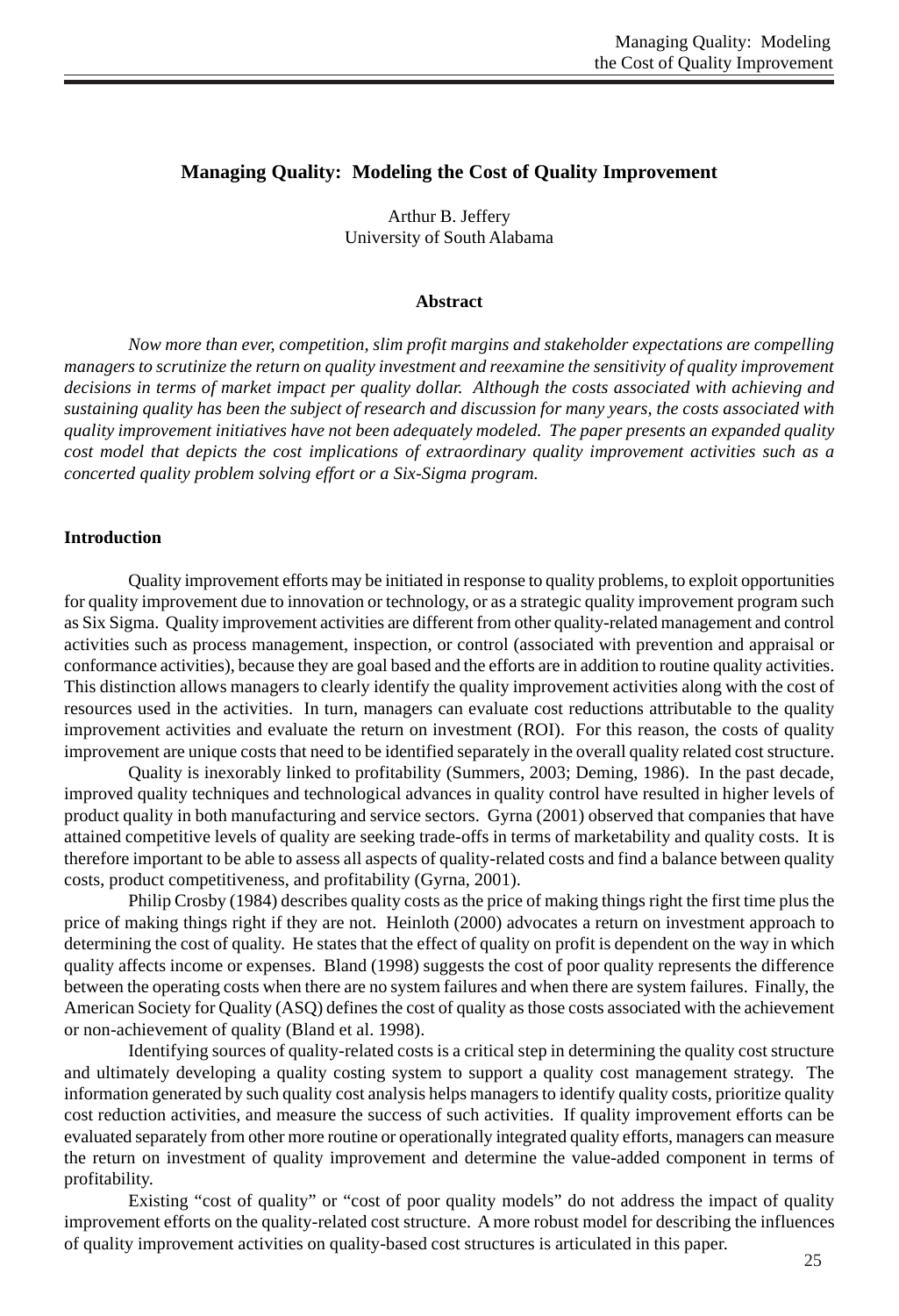### **The Value- Added Aspect of Quality Improvement**

Dale and Plunkett (1999) argue that improving quality is a strategic imperative because it reduces all aspects of quality related costs. There are two popular perspectives on the dynamic effect of quality improvement on quality costs: the Taguchi loss function and the cost-process capability curve.

Taguchi (1989) presents a loss function that describes the effect of deviation from quality targets on costs. The concept can be used to describe the dynamic effect on error and poor quality on total costs. Taguchi views quality loss as a quadratic function similar to Figure 1.



### **Figure 1: Taguchi Loss Function**

In a general sense, the Taguchi curve can be interpreted as a phenomenon where any deviation from a quality measure target incurs costs that increase at an increasing rate as the actual measure moves away from the target value. From the quality cost perspective, the closer a company can get to its quality targets, the more it reduces quality related costs. Theoretically, if a company can consistently attain its quality targets, quality-related costs will be minimized and will consist only of those costs incurred to sustain the target quality level.

### **Cost-Process Capability Curve**

Quality improvement can be evaluated in terms of process capability. Harry and Schroeder (2000) present a Six Sigma approach to quality improvement that uses process capability to measure quality cost reduction (As depicted in Figure 2, an increase in process capability leads to a decrease in prevention and appraisal costs.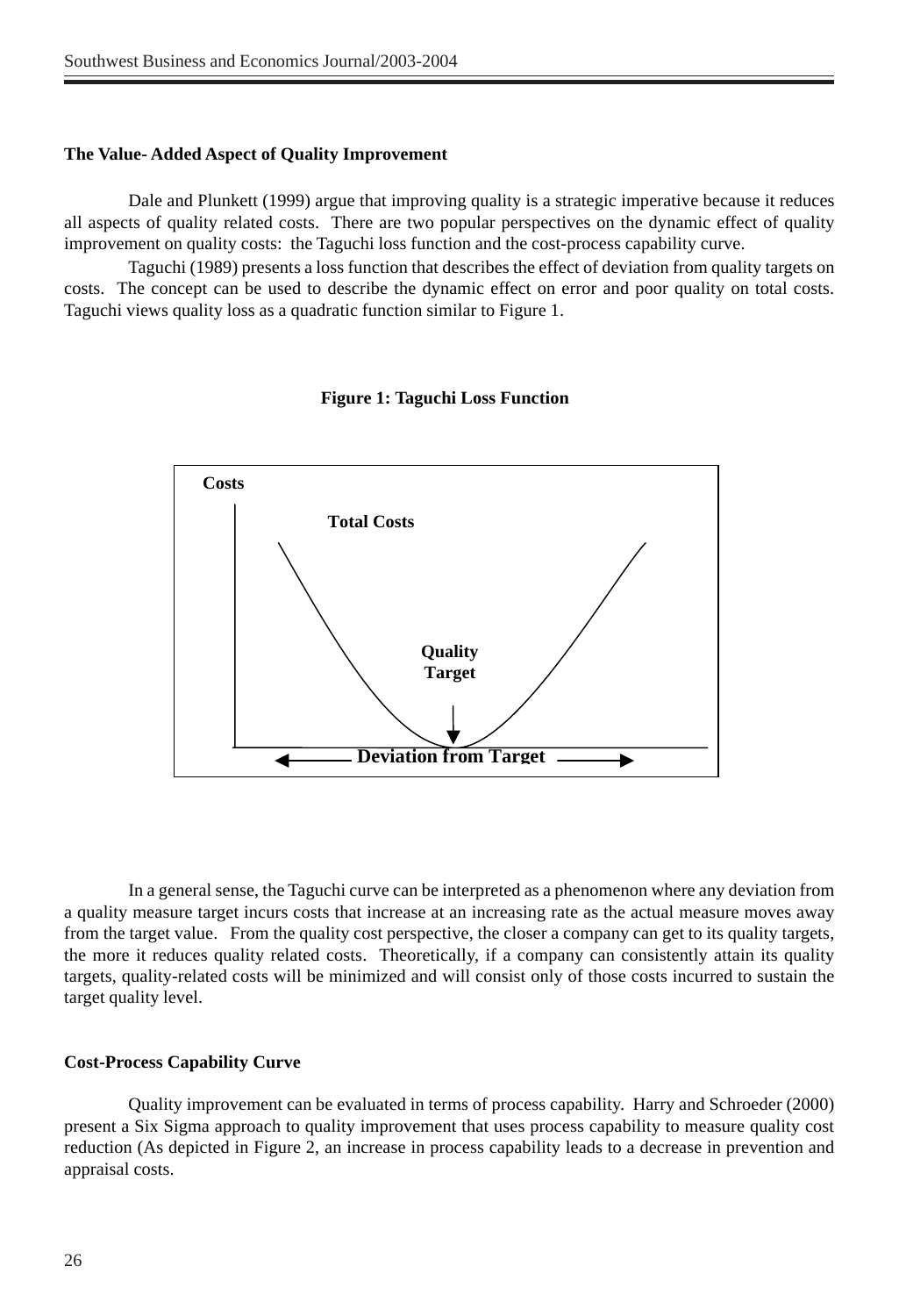## **Quality Improvement**

The impact of quality improvement from the value-added perspective suggests that progressive quality improvement leads to progressive reduction in quality-related costs. However, extraordinary quality improvement efforts beyond the routine operational quality activities would at first incur additional costs but if successful would eventually benefit from the value-added effect and ultimately reduce all quality-related costs.

# **Cost of Quality**

The PAF (prevention, appraisal and failure) cost of quality model is probably the most common model used to describe costs associated with quality and the first to describe quality-related costs as a type of double-edged sword. Harrington (1999) credits Joseph Juran, Armand Feigenbaum, Phillip Crosby, and W.J. Masser as major contributors in postulating the cost of quality concept in the 1950s.





# **Quality Level**

According to Juran (1988), appraisal costs are those costs associated with evaluating the degree of quality conformance such as testing, inspection, and auditing. Failure costs as internal or external, depending on where they occur; during the production process or upon distribution.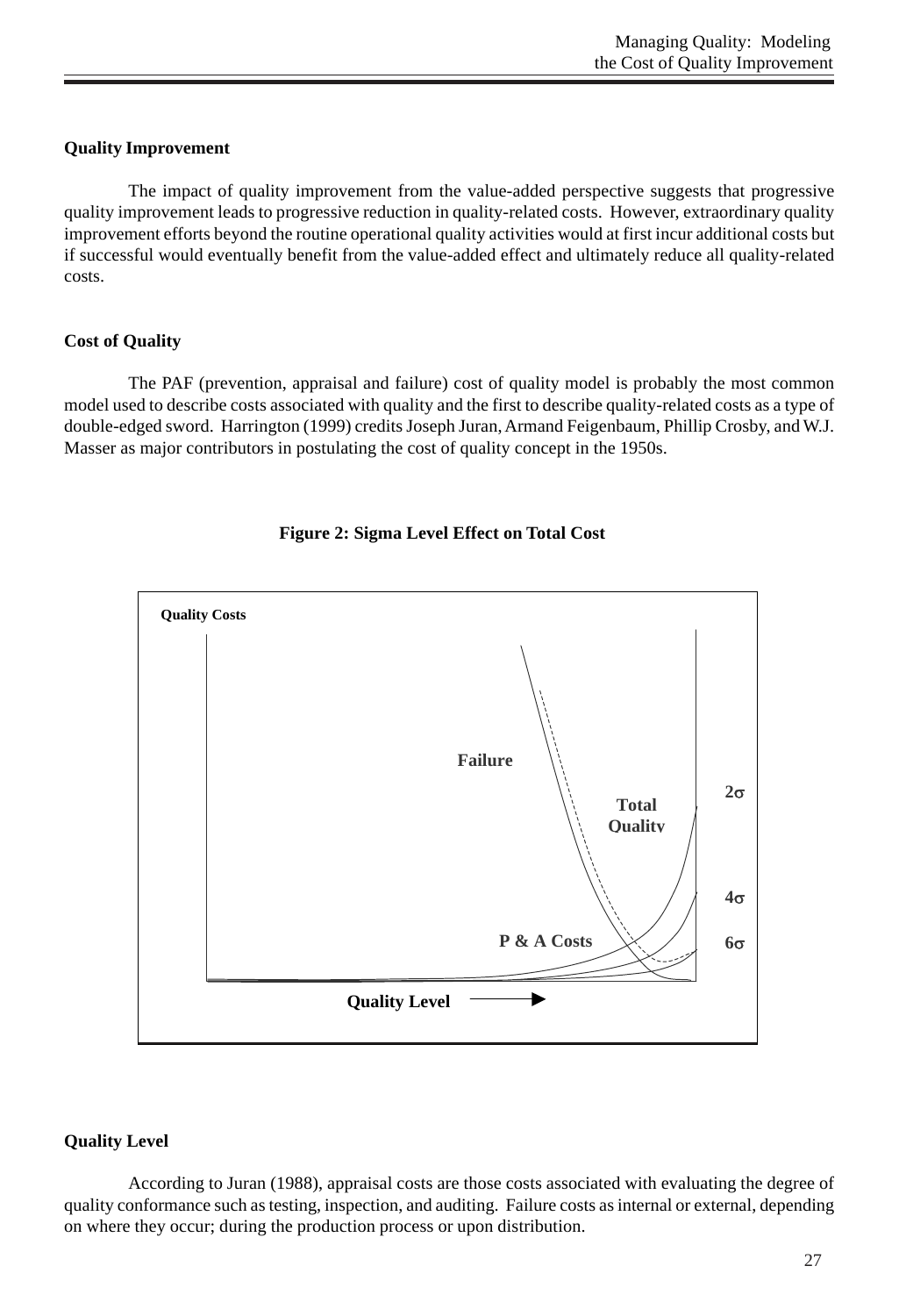In the 1960s, Phillip Crosby developed the process cost model (PCM) that describes the quality costs as the combination of the price of conformance and the price of nonconformance (Harrington, 1999). Crosby (1984) identifies the price of conformance (POC) represents the costs of making things right, and the price of non-conformance (PONC) represents the cost of doing things wrong. Zairi (1992) characterizes the PCM model as process oriented and activity based.

The PAF and the process cost models are probably the most commonly used general cost of quality models in the United States (Campanella, 1999), Great Britain (BSI 1990, 1992), and based on the frequency of reference in the literature, world-wide (Plunkett & Dale, 1987). A graphical depiction of the general COQ model is shown in Figure 3.

There are other perspectives for quality related costs. Feigenbaum (2001) describes the two primary components of quality costs as the cost of quality disconnects (failure costs) and the costs of quality investment (prevention and appraisal costs). Giakatis, Enkawa, and Washitani (2001) have focused on the distinction between quality cost and quality loss. This idea of quality loss and its importance is similar to that of Merrill (1997), who suggests that process problems create wasted resources and the cost of waste constitutes a key component of the cost of quality. Other researchers have expanded the PAF model to include quality system management (QSM) costs. These costs are indirect costs associated with the creation and management of the quality system. QSM costs are a type of prevention costs but are separate from direct production quality costs such as appraisal costs because QSM costs are integrated into the overall operational costs (Hwang & Aspinwall, 1999). In the public service sector, Bland, Maynard, and Herbert (1998) developed a modified process cost model that supported cost analysis of administrative processes. Their model established eight process cost categories: productive work, checks, systematic weakness, internal error, external error, projects, support, and waste (Bland, Maynard, and Herbert 1998). Finally, there are researchers who point out shortcomings in the COQ models such as the oversight of the cost of inefficient utilization of resources and the cost of designing for quality (Modarres & Ansari, 1985). The cost of quality improvement has not been specifically addressed in the literature as a cost component, although the analytic activities that support quality improvement efforts can be considered a type of appraisal costs.



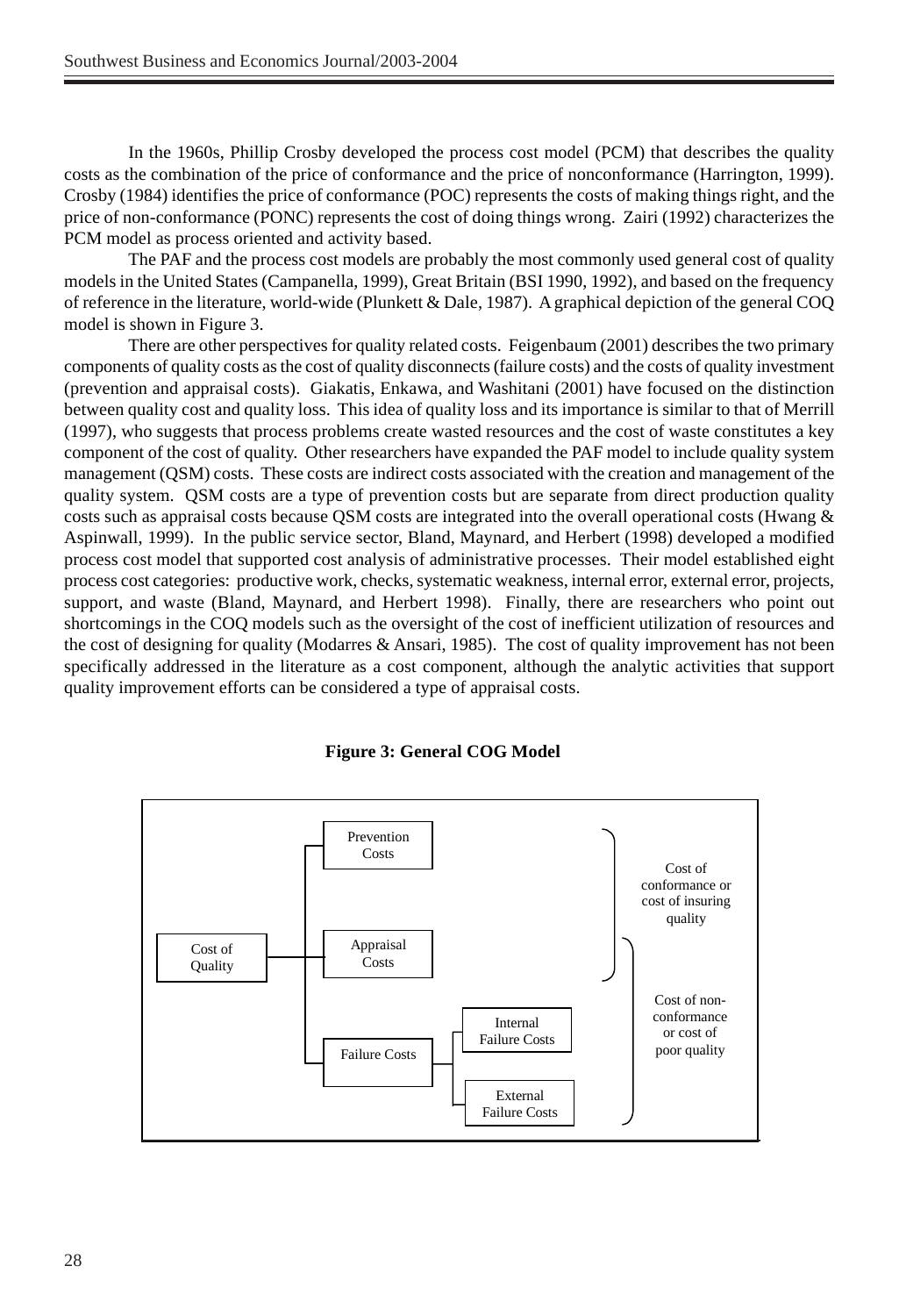## **Cost of Poor Quality (COPQ)**

## *The Penalty for Poor Quality*

Managers often find that focusing on the reduction of costs associated with poor quality or failure costs the most direct approach to achieving high quality and also targets the most consequential aspect of quality. Juran (1989) described the cost of poor quality as the cost that exists because of quality problems and suggested that appraisal and failure costs are usually much higher than prevention costs. Crosby (1984) estimated that the price of nonconformance could represent 20 percent of sales by manufacturing companies and 35 percent of operating costs in service companies. Additionally, Crosby estimated that the price of conformance in most well run companies represented 3-4 percent of sales.

Since these estimates of Juran and Crosby were made, advances in technology, global emphasis on quality, the widespread application of ISO 9000, the proliferation of quality awards, and a higher level of sophistication of quality techniques have reduced nonconformance costs dramatically. Nevertheless, Defeo (2001) suggests that the total cost of poor quality could represent as much as 15-25 percent of total operational costs. Dale and Plunkett (1999) have reported that quality costs can represent 5-25% of annual sales. Finally, Feigenbaum (2001) suggests that reducing nonconformance or failure costs could result in cost reductions equivalent in value to as much as 10% of revenues.

## *Cost of Poor Quality Model*

The traditional cost of quality model is seen as inadequate by some researchers. Moen (1998) identifies several shortcomings in traditional cost of quality models including:

- Cost based on internal cost accounting system that are primarily reactive and rely on traditional accounting information which may not adequately identify and correctly specify measurement for cost elements, or fail to reveal all costs, particularly intangible costs such customer dissatisfaction or the impact of poor quality on the company reputation

- Improvement activities initiated primarily on identifiable measures that ignore hidden cost structures including administrative costs

- Failure costs addressed under the Pareto principle, leaving minor problems unattended yet still posing problems for the customer

- Customer requirements not used proactively to reduce quality costs

- Prevention activities are difficult to define and price

- Appraisal activities with no optimal value, because their value depends on the purpose of the appraisal and if an appraisal cost is incurred because of inadequate quality it is actually part of failure cost (Moen, 1998)

Because of these shortcomings, Moen offers a customer and process focused PQC (poor quality cost) model. The model is depicted in Figure 4. Of note in this model is the classification of indirect poor quality costs. Customer costs are those costs incurred in response to the customer such as warranty or adjustment costs and costs involved dealing with the customer because of poor quality. Intangible costs are the consequence of customer dissatisfaction such as lost sales and diminished reputation of the company or product. Environmental costs are those costs incurred because of effects on the environment. In this sense, negative environmental impact constitutes poor quality (Moen, 1998).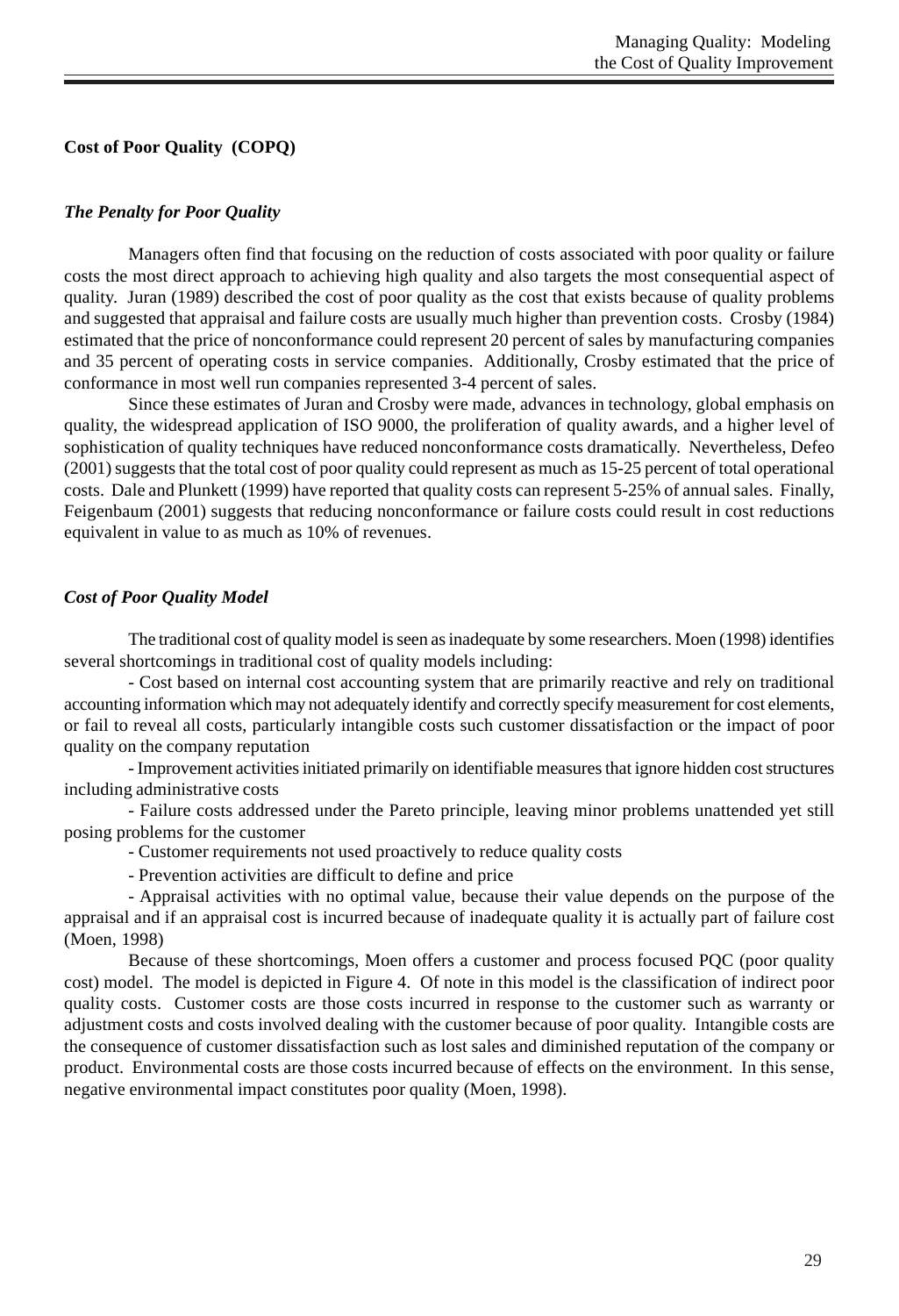

 **Figure 4: Customer and process focused cost of poor quality model**

Harrington (1999) describes a model that also focuses on the impact of poor quality (Figure 5). Harrington's description of direct and indirect costs is similar to internal and external failure costs. Harrington identifies five advantages of using a model of poor quality costs:

- Greater impact on management
- Employee awareness of the cost of poor quality
- Better return on the problem-solving effort
- Measurable impact of corrective action
- Simplified measure of the impact of poor quality

### *Indirect Poor Quality Cost*

In Harrington's model, indirect poor quality costs include the intangible costs of customer dissatisfaction, loss of reputation, and resultant loss of sales. This structure of indirect quality costs are supported by other researchers. Bhote (1995) argues the value of customer loyalty and suggests that the loss of repeat sales from dissatisfied customers or the inability to win new customers because of unfavorable word-of-mouth publicity is the most important yet least known aspect of quality costs. He further argues that companies must somehow understand their customer loyalty situation in order to make sound quality management decisions. Defeo (2001) also recognizes the importance of customer loyalty as a hidden cost of quality and the difficulty in calculating these costs. He suggests that failures that lead to customer dissatisfaction are the most expensive to correct. Not only are customers lost due to the quality problems and costs incurred to fix the problems, but additional costs are incurred to regain lost customer confidence.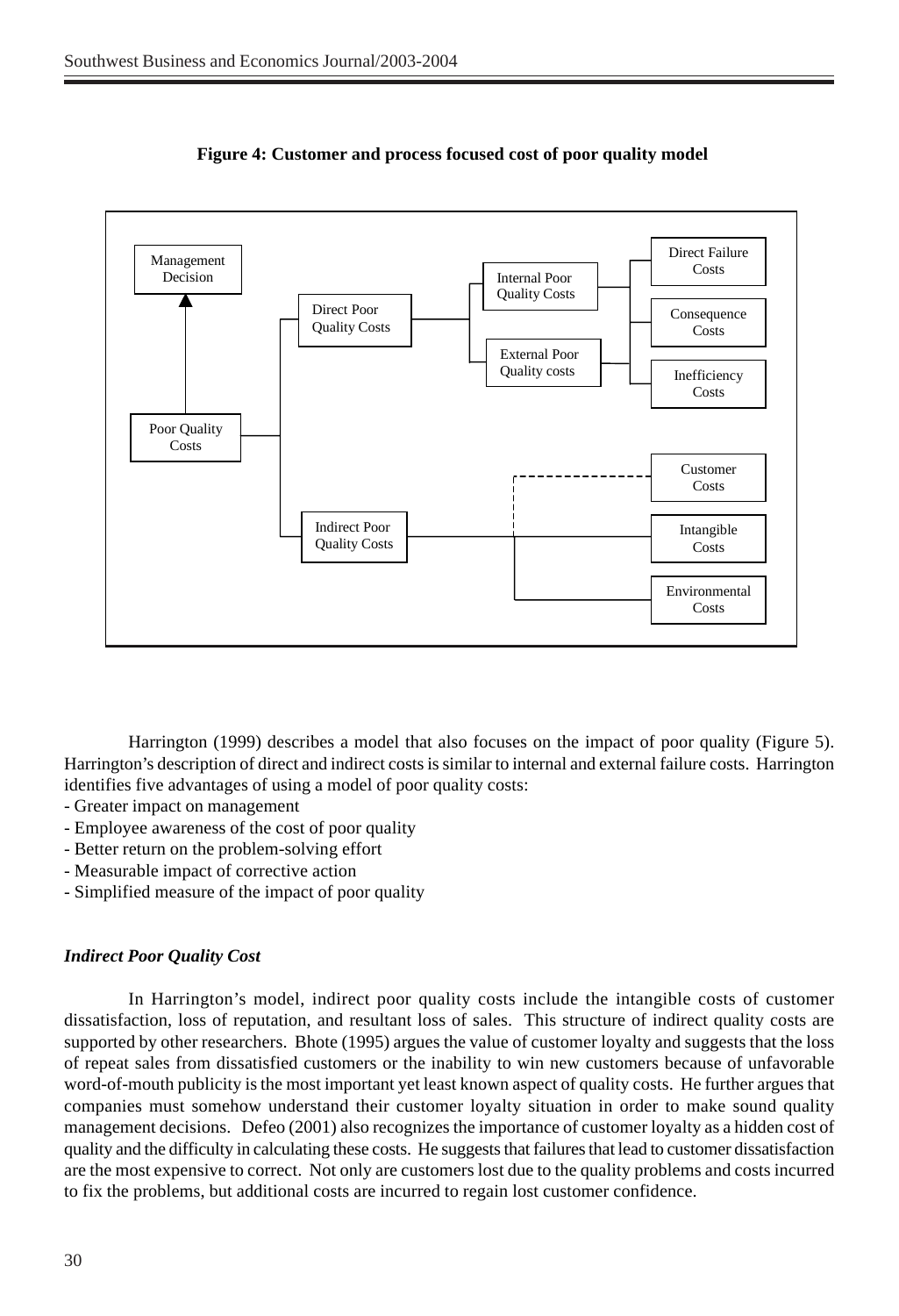# *Hidden Costs*

The cost of poor quality is fraught with hidden costs. Defeo (2001) suggests that the more visible and easily measurable quality costs consume 4-5 percent of sales, yet the true cost of poor quality that includes the difficult to measure and intangible costs such a additional administrative costs and customer response to poor quality is much higher. Articulating the importance of the cost of poor quality or quality loss, Giakatis, Enkawa, and Washatane (2001) identified several types of hidden quality losses. Prevention and appraisal losses occur if the attempt to initiate quality sustaining or improving efforts in the form of prevention and appraisal activities are not successful. Manufacturing loss and design loss occur when a company attempts to create a system compensation to reduce failure losses. Finally, "idle loss" occurs when time spent on prevention, appraisal, or correction activities create an operating loss due to delays or interruptions to operations.

# **Figure 5: Harrington's Total Cost of Poor Quality Model**



The costs of poor quality (COPQ) models offer a simplification of the quality-related cost issue. By focusing on the elimination of poor quality, the other components of quality costs, prevention and appraisal costs should diminish automatically. These models may also make the quality cost structure easier to understand. Recent surveys reflect a significant amount of confusion among managers with terms and concepts associated with quality-related costs, suggesting that a simpler approach to the cost of quality conundrum would be welcomed (Roden & Dale, 2000; Shah & Fitzroy, 1998).

Harrington's model is arguably the most robust examined so far because it integrates prevention, appraisal, and failure costs-making it consistent with the basic cost of quality model, and it subsumes the attributes of the other models. However his model does not identify the costs associated with quality improvement efforts.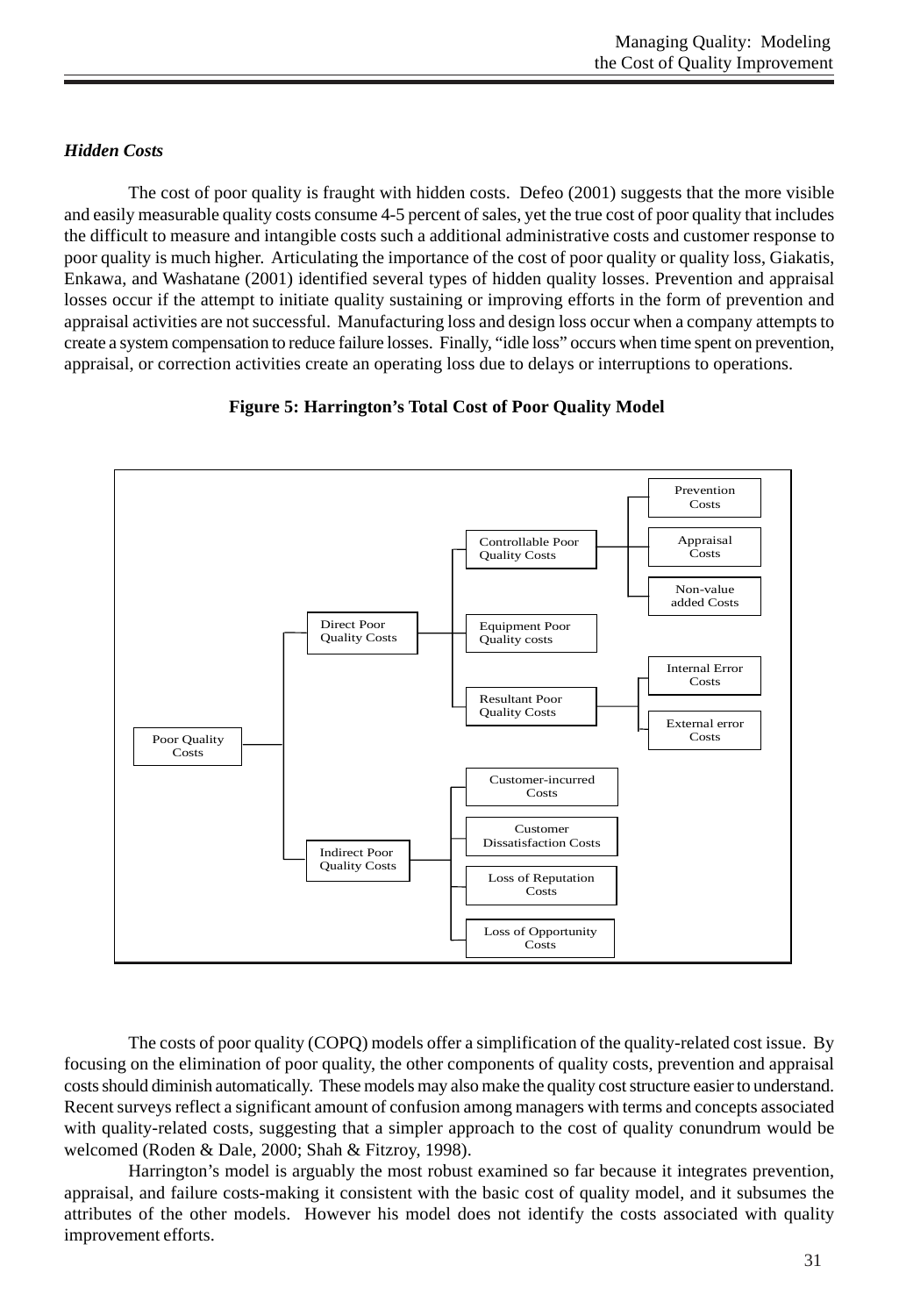#### **Costs of Quality Improvement**

The quality-related cost models examined to this point provide a description of the relationship between the general costs associated with producing a quality product and the costs associated with failing to produce a quality product. These models do not address the costs associated with ordinary quality improvement activities such as employing a quality improvement task force or more extraordinary quality improvement efforts such as a formal Six-Sigma project. These costs are in addition to normal quality management costs. They need to be identified as such in order to be recognized as a decision variable in the decision process employed to determine if the extraordinary quality improvement effort will be launched.

Quality improvement involves defining the problem or opportunity for improvement, measurement and data collection, analysis, improvement planning, improvement implementation, and control (Pande, Neuman, & Cavanagh 2002). Costs associated with the identification, measurement, analysis, planning, and implementation activities of a quality improvement effort would constitute the elements of a cost of quality improvement model that would be adjunct to the existing quality-related cost structure model. These costs are different than the cost elements identified previously in the other quality-related cost models.

Quality improvement costs would be the costs associated with activities such as assessing the process for improvement opportunities, measuring the quality performance of the process, designing and planning for quality improvement, implementation, and stabilization.

From the perspective of the cost of poor quality, quality improvement activities can be considered failure cost reduction or nonconformance cost reduction costs. As such, they can be classified as direct poor quality costs as identified in Harrington's model. However, the specific activities performed in the improvement process should be identified as discrete events to make it easier to assign costs to the quality improvement activities.

#### **An Extended Cost of Quality Model**

Quality improvement activities can be integrated into any quality cost model. Figure 6 depicts Harrington's model modified to accommodate the costs associated with specific quality improvement activities. The specific activities normally associated with extraordinary quality improvement efforts are integrated into the controllable quality cost component. Some routine appraisal efforts can be used in the frontend analysis employed to assess and select a process for improvement. This relationship is depicted by the connecting arrow between the appraisal component of sustainment and the assessment component of improvement shown in Figure 6.

The advantage of this model is that it separates routine quality control and improvement costs from exceptional efforts to improve quality such as Six-sigma. Since the quality improvement activities are clearly defined, managers can easily determine costs associated with a specific quality improvement effort. Managers can then determine the cost/benefit or ROI by determining the net cost savings due to the successful application of the improvement in response to the investment in the quality improvement efforts.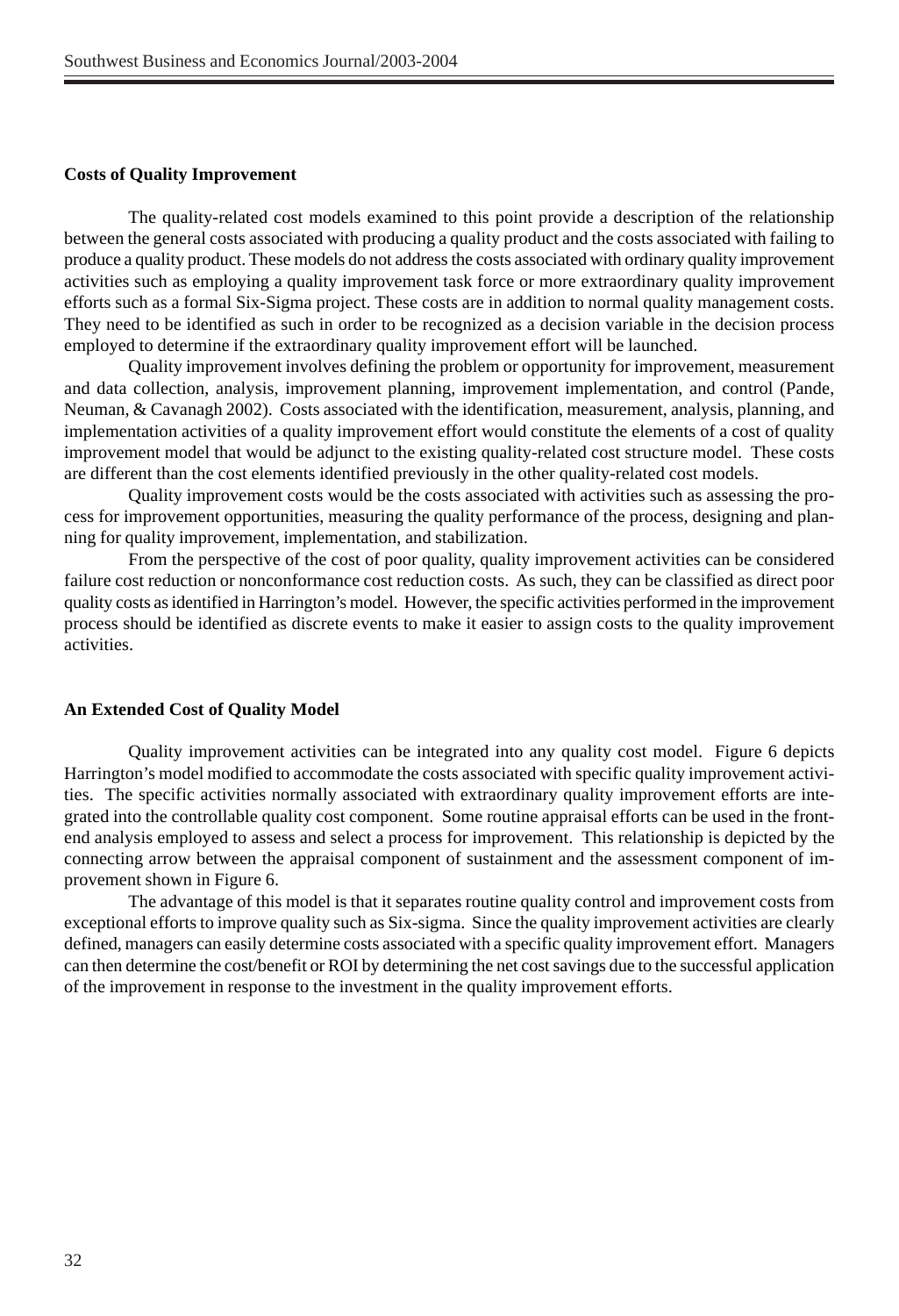

# **Figure 6: Extended Toltal Quality Cost of Quality Model**

## **Impact on Quality-Process Capability**

Assuming that improvement activities yield the intended long-term improvement, failure costs would diminish as would long-term prevention and appraisal costs. This would imply an inverse relationship between quality improvement costs and traditional quality costs-increases in extraordinary quality improvement efforts should result in diminished prevention, appraisal, and failure costs. Although the exact nature of the cost curves depend on the specific situation, the approximate combined effect of extraordinary quality improvement costs on the combination of prevention, appraisal and failure costs shown in Figure 7.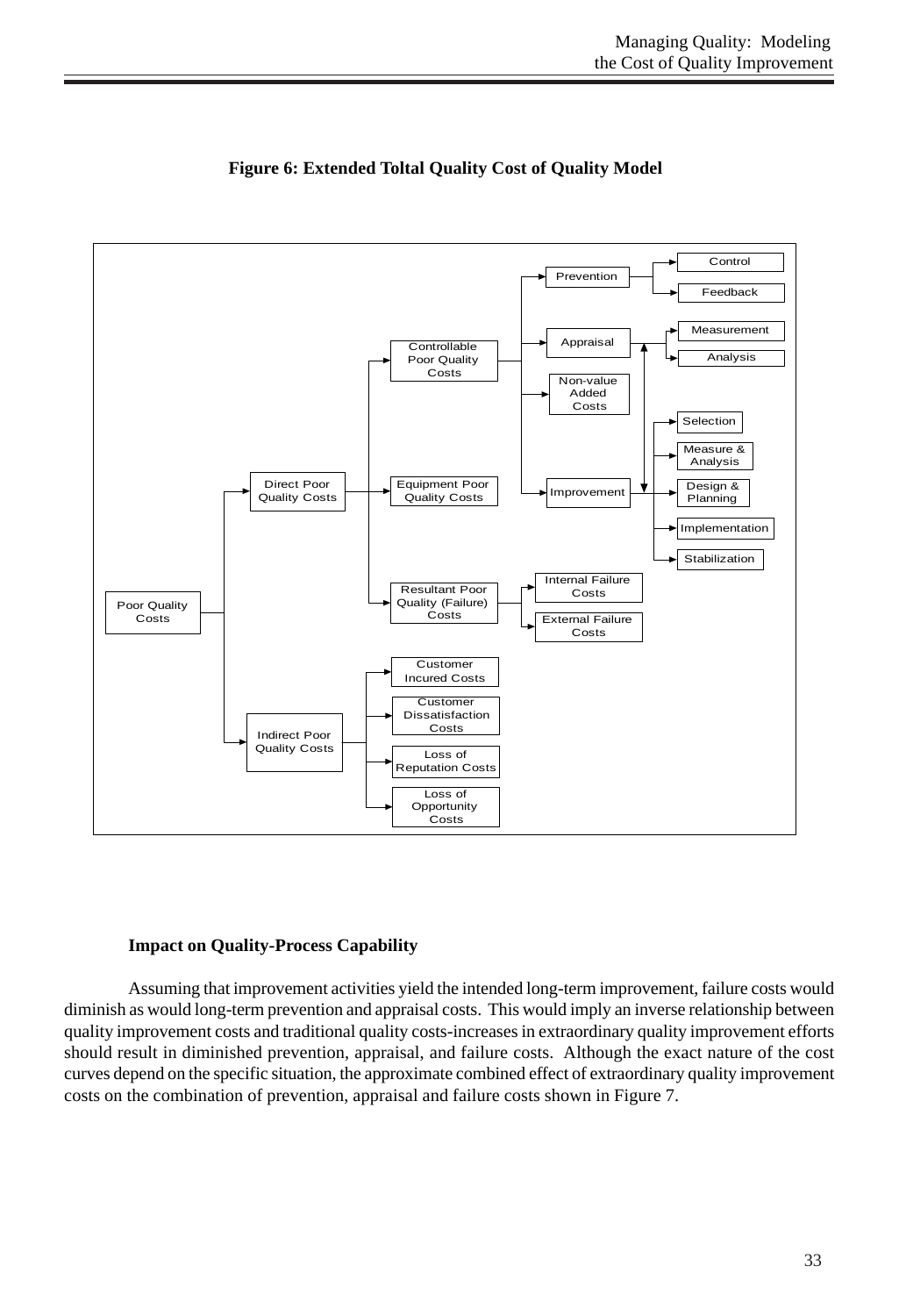

#### **Figure 7: Quality Improvement Vs PAF Costs**

The graph in Figure 7 depicts a total quality cost curve with a minimum point at 100% quality conformance. This is consistent with argument offered by Schneiderman (1986) that quality costs are probably not minimized at conformance levels under 100%. However, there may be circumstances where total quality costs might be reduced at some optimal quality conformance level less than 100%. In practice, a system that is operating at very high quality performance levels and is incurring very small performance, appraisal, and failure costs, may find that additional extraordinary quality improvement costs will indeed not provide a return on the invested quality improvement dollar. Once cost data is collected, the true nature of the cost curves can be determined and the optimal quality level mathematically derived. Managers must be attuned to the impact of intangible costs associated with poor quality when making quality conformance level decisions. These intangible costs are often not quantifiable and may impart a random error into the optimization calculations.

If the extraordinary quality improvement efforts are successful and permanent, PAF costs should be permanently reduced, with some costs eliminated and other costs replaced by new procedures implemented by the improvement effort. This is a significant effect because extraordinary quality improvement efforts tend to be one-time or incremental costs while prevention and appraisal tend to be perpetual. This means that the cost of the quality improvement effort will be short-lived but should have significant long-term quality related cost reduction effects.

Is it necessary to separate quality improvement costs from other quality-related costs? Indeed, not all quality improvements come from extraordinary quality improvement efforts. Appraisal and prevention efforts can lead to changes in the product or process in order to improve quality and possible reduce quality related costs across the board. Normally, there is no distinction made between appraisal and prevention costs associated with fixing a quality problem or creating a quality improvement. Fixing a quality problem may only succeed in maintaining a certain level of quality, with little change in the quality-related cost structure. On the other hand, fixing a quality problem may actually be a quality breakthrough, with significant reduction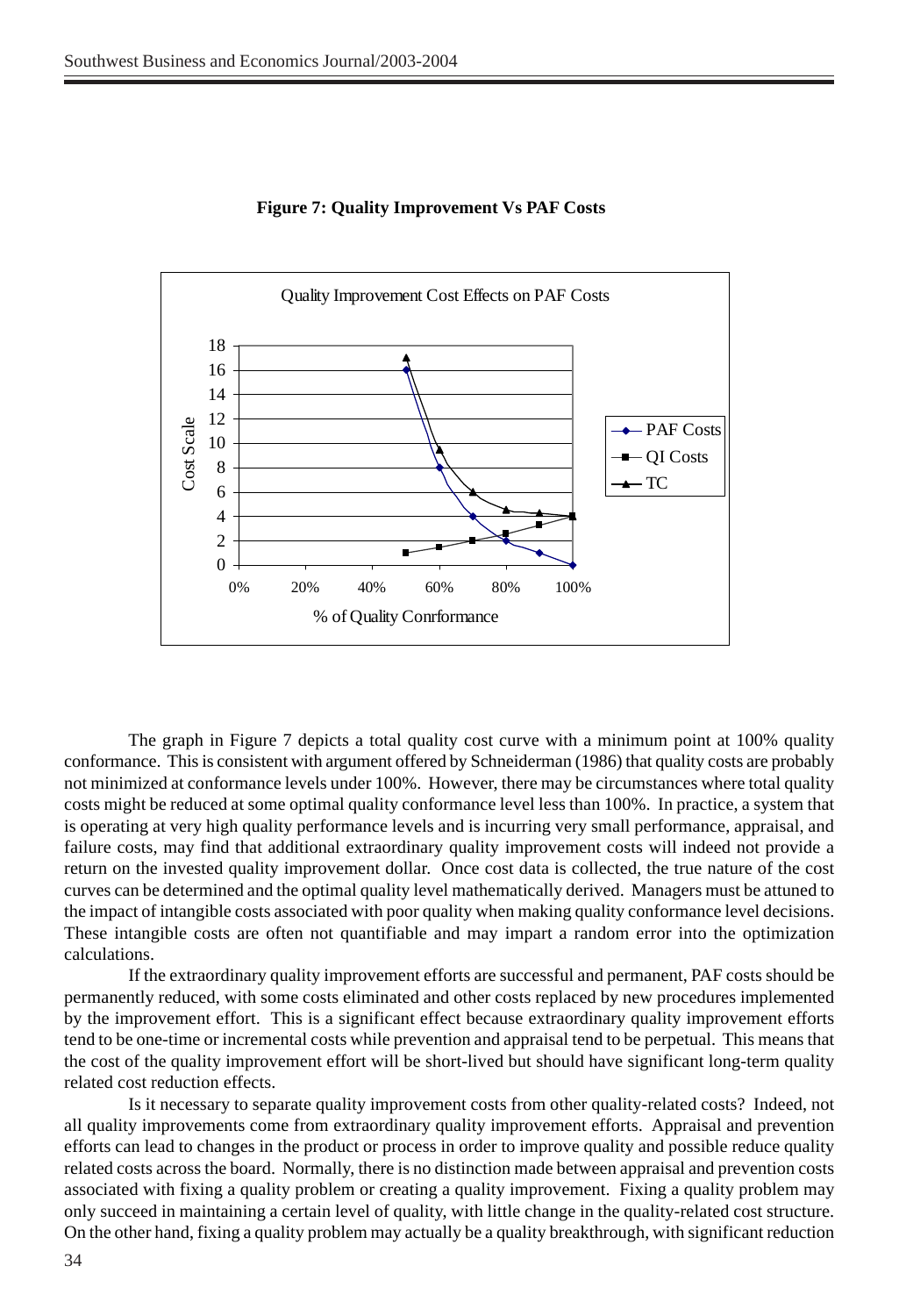in all quality-related costs. Attributing costs to appraisal and prevention efforts that result in quality improvement and subsequent poor quality cost reduction is often difficult because these efforts can not always be defined adequately as to what contribution had been made and what the contribution cost.

Prevention and appraisal efforts may result in product and process changes, but primarily in reaction to quality problems or potential problems. A deliberate effort to improve quality levels through planned product or process changes suggest a different quality-related cost component. Because of the problems associated with tying routine prevention and appraisal costs to poor quality cost reductions, it can be beneficial to isolate specific quality improvement activities and their costs from the routine prevention and appraisal costs. This makes it easier to assess the return on investment of a specific quality improvement effort.

By using the emerging cost of quality model presented here, the cost of the effort to improve quality can be determined by identifying the specific resources involved in the quality improvement effort. Therefore, a measure of "quality productivity" can be developed that provides a ratio of quality level improvement to amount of resources dedicated to the quality improvement effort.

The key is to clearly differentiate quality improvement activities from those activities more appropriately classified as prevention and appraisal.

### **Conclusion**

Companies may make significant investments into quality improvement programs such as Six-Sigma or Kaizen, and managers need to be able to assess the return on investment of these programs. For this to happen, costs associated with the quality improvement effort need to be clearly identified and the reduction in the cost of poor quality need to be determined as well. Existing models provide the structure for assessing the cost of poor quality, but don't clearly identify the quality improvement costs.

Quality improvement costs can be considered internal, controllable, quality-related costs. However, they are different than traditional prevention and appraisal costs. Prevention and appraisal costs are associated with efforts to prevent poor quality assess quality at a given quality level. Quality improvement costs should be considered value-added in that they are incurred as a program initiative and are a clear departure from

### **References:**

- Bland, F. M., Maynard, J., & Herbert, D. W. (1998). Quality Costing of an Administrative Process. *The TQM Magazine.* 10 (5):367-377.
- Bhote, K. R. (1995). "It's Customer Loyalty Stupid": Nurturing and Measuring What Really Matters. *National Productivity Review. 39.*
- *Guide to the economics of quality.* (1992). Process Cost Model, *(BS 614-1)*. London: BSI.
- *Guide to the economics of quality.* (1990). Prevention, Appraisal, and Failure model, *(BS 6143-2)*. London: BSI.
- Campanela. (1999). Principles of Quality Costs: Principles, Implementation and Use (3<sup>rd</sup> Ed.). Milwaukee: *ASQ Press.*
- Crosby, P. B. (1984). *Quality Without Tears: The Art of Hassle Free Management*. New York: McGraw-Hill.
- Dale, B. G. & Plunkett, J. J. (1999)*. Quality Costing* (3rd Ed.). Hants, great Britian: Gower Press.
- DeFeo, J. A. ( 2001 May). The Tip of the Iceberg. *Quality Progress,* 29-37.
- Deming, W. E. (1986). *Out of crisis*. Cambridge, MA: MIT Center for Advanced Engineering Study
- Feigenbaum, A. V. ( 2001May). How To Manage for Quality in Today's Economy. *Quality Progress*, 26- 27.
- Giakatis, G., Enkawa,T., & Washitani, K. ( 2001). Hidden Quality Costs and the Distinction Between Quality cost and Quality loss. *Total Quality Management*, 12(2), 179-192.